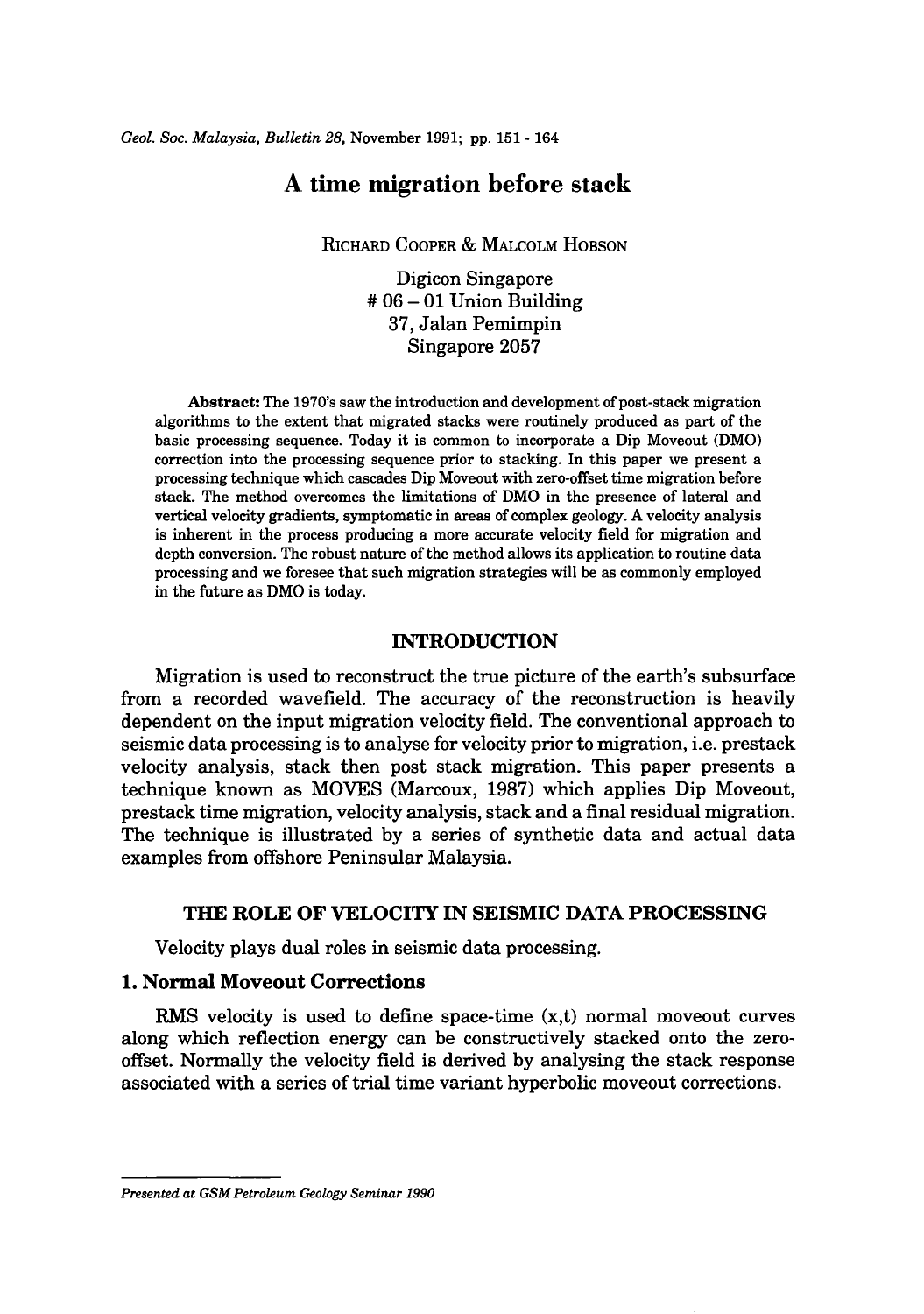$$
Tx = \sqrt{\left(\frac{x}{V}\right)^2 + T_0}
$$

where,

 $x =$ shot to receiver distance

 $V = RMS$  velocity down to reflector

To = reflector two-way-time at zero offset

 $Tx =$  reflector two-way-time at x offset

The optimum RMS stacking velocity function is given by the normal moveout curves which maximizes the stack response.

## 2. Migration operator design

A velocity field is also necessary to correctly image the stack data during the migration process. The migration velocity field is used in the design of the migration operators, so the migration velocity model should relate directly to the earth's geology. Ideally the interval velocities derived from the stacking velocities should be comparable to the vertical velocities of each layer in the subsurface. As we know the RMS velocity of a reflector will be increased by the cosine of the reflector dip angle, thus in areas of complex geology deriving the interval velocities from the optimum RMS stacking velocities using the Dix equation will produce incorrect results.

Dix equation

equation  

$$
V_i = \sqrt{\frac{(V_n^2 \cdot t_n - V_{n-1}^2 \cdot t_{n-1})}{(t_n - t_{n-1})}}
$$

Where,

$$
V_i = interval velocity between tn and tn-1
$$
  
\n
$$
V_n = RMS velocity
$$
  
\n
$$
t_n = zero offset arrival time
$$

### THE ROLE OF MIGRATION

Migration is used to correctly focus the recorded data and correctly position both reflection and diffraction energy to its correct spatial and temporal origin. The application of a migration algorithm prior to estimation of velocity appears at first sight to demand a prior knowledge of the true migration velocity field. When we migrate the data with the correct velocity field the diffractions collapse to their apex, however if we were to migrate with a lower velocity field the resulting data would be under migrated. Too high a velocity field would overcorrect the data causing migration "smiles". In the case of complex structure some migration prior to velocity analysis could simplify the structural picture.

152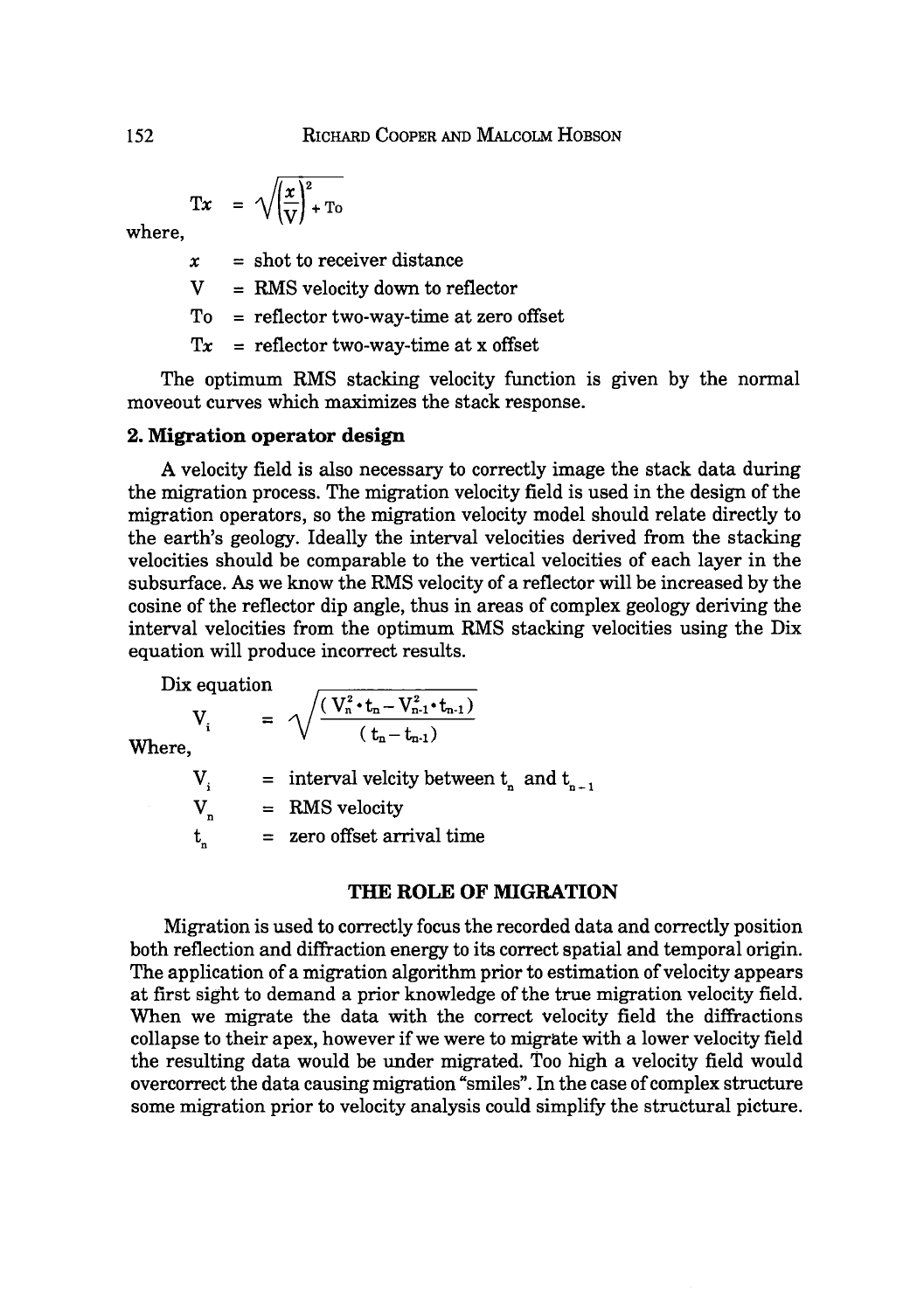#### **MOVES**

In areas of complex geology the estimation of velocity by means of trial normal moveout scans is often obscured by the presence of diffraction energy and complicated by the temporal and spatial dispersion of dipping events. This paper describes a procedure referred to as MOVES (Marcoux, 1987) which cascades common-offset partial prestack migration (Dip Moveout) and prestack zero offset migration prior to analysing the data for velocity. The velocity field derived is a key output product of the technique. The prestack migration step removes some of the overlapping events as diffraction energy is partially collapsed and dipping events are moved closer to their correct position. The multi-valued velocity-time picks associated with dispersed reflection energy are effectively removed on the prestack migrated gathers. The velocity field derived can be used to correct for normal moveout and provides an ideal velocity field for migration.

MOVES is an acronym for Migration for Optimum Velocity and Stacking. The processing flow chart in Fig. 1 illustrates the difference in the MOVES processing flow by comparison to the conventional sequence. The major difference between the two processing flows is the DMO plus zero-offset time migration step prior to velocity analysis for the MOVES sequence. Note that the DMO and migration are implemented in the common offset domain. In this way the operators are not being applied across dissimilar offsets maintaining the offset-moveout relationship intact for future velocity analysis.

#### **SYNTHETIC DATA EXAMPLE**

We can illustrate the MOVES process using a series of simple synthetic data examples. A synthetic stack section (Fig. 2) was simulated over a simple synclinal model (Fig. 1) with dips of 15, 30, 45 and 60 degrees in a *2000ml*  second constant velocity medium with a common-depth-point spacing of 12.5m. It is clear that the results of scanning for velocity (Fig. 3) are difficult to interpret due to the diffraction energy obscuring the true reflection information. If we were able to analyse velocity on the correctly migrated data (Fig. 4) there would be no ambiguity in selecting the correct velocity of 2000m/second. The raypath diagrams (Fig. 6a and b) demonstrate the results of DMO and migration before stack for a zero and far offset. The DMO operator will give the nonzero offset reflections their zero-offset response thus eliminating common-depthpoint smear. Although the energy is better focussed for stacking of reflection and diffraction energy with the same velocity the position of the events are unchanged from the conventional stack. Any velocity analysis performed at this stage is along normal rays which are perpendicular to the reflection surface. In the case of dipping events the information sampled at the surface does not originate directly below the location of the velocity analysis. For this reason the RMS velocity derived will not be related to the true vertical velocity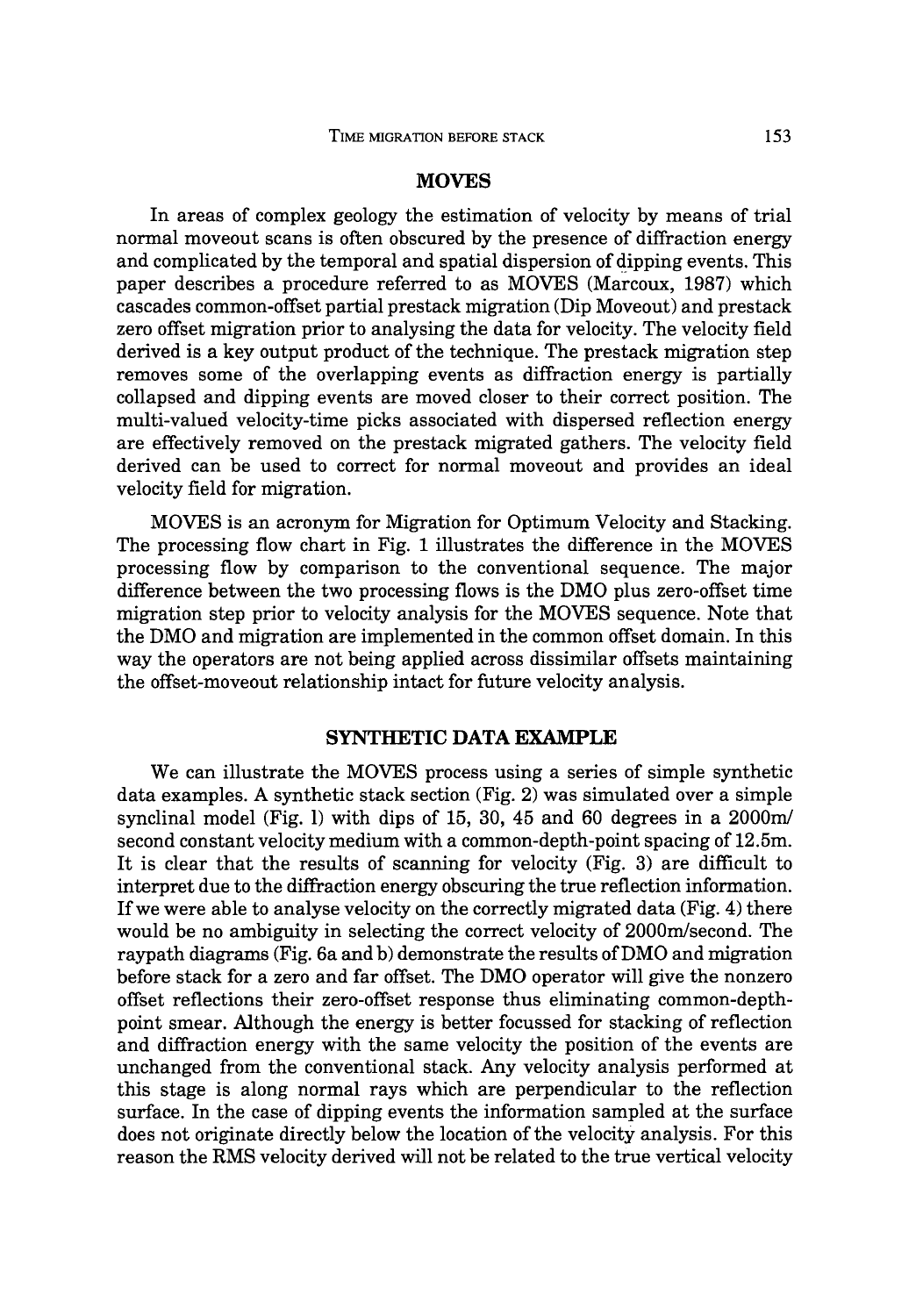



154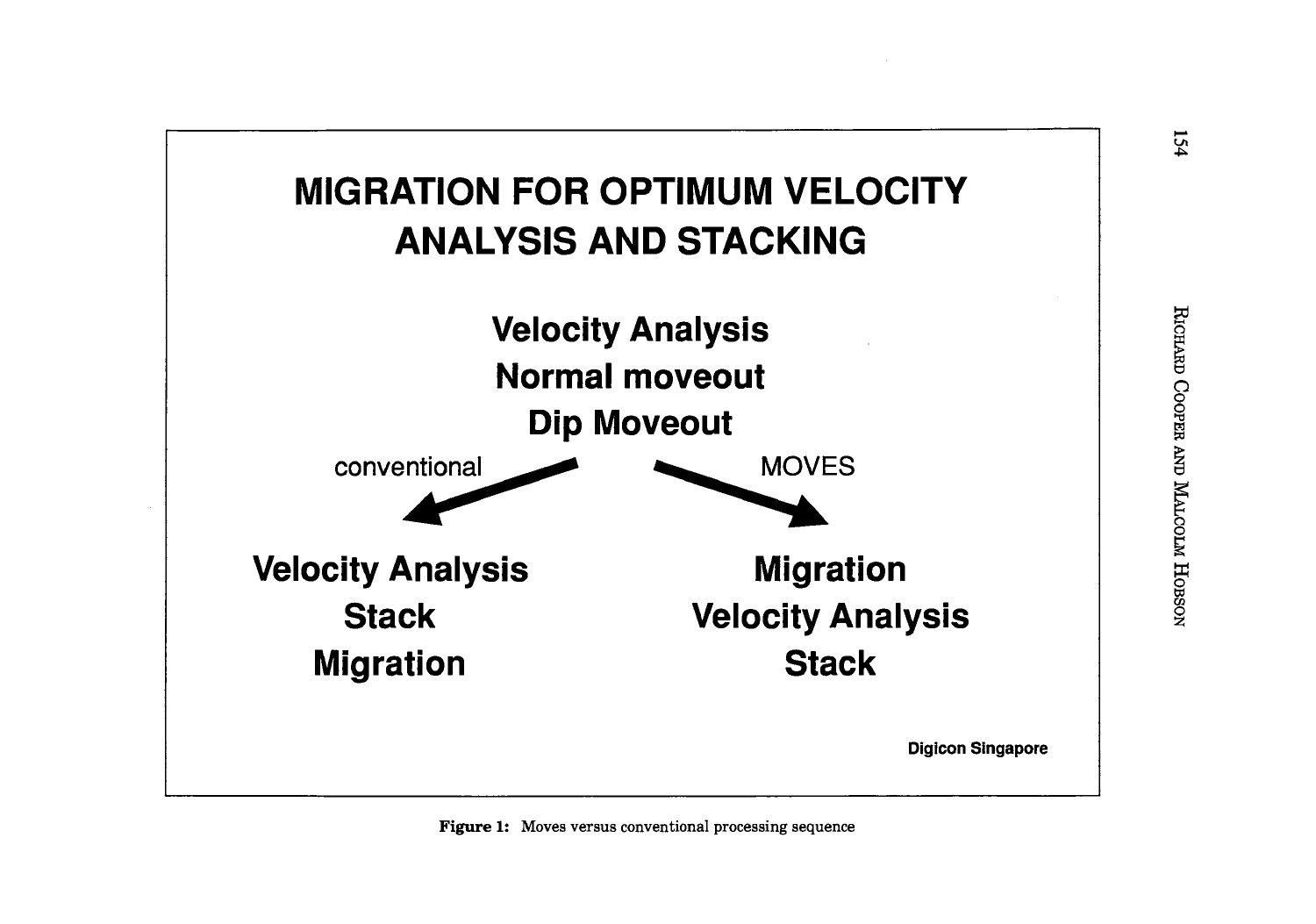

Figure 2: Structural model



Figure 3: Synthetic stack data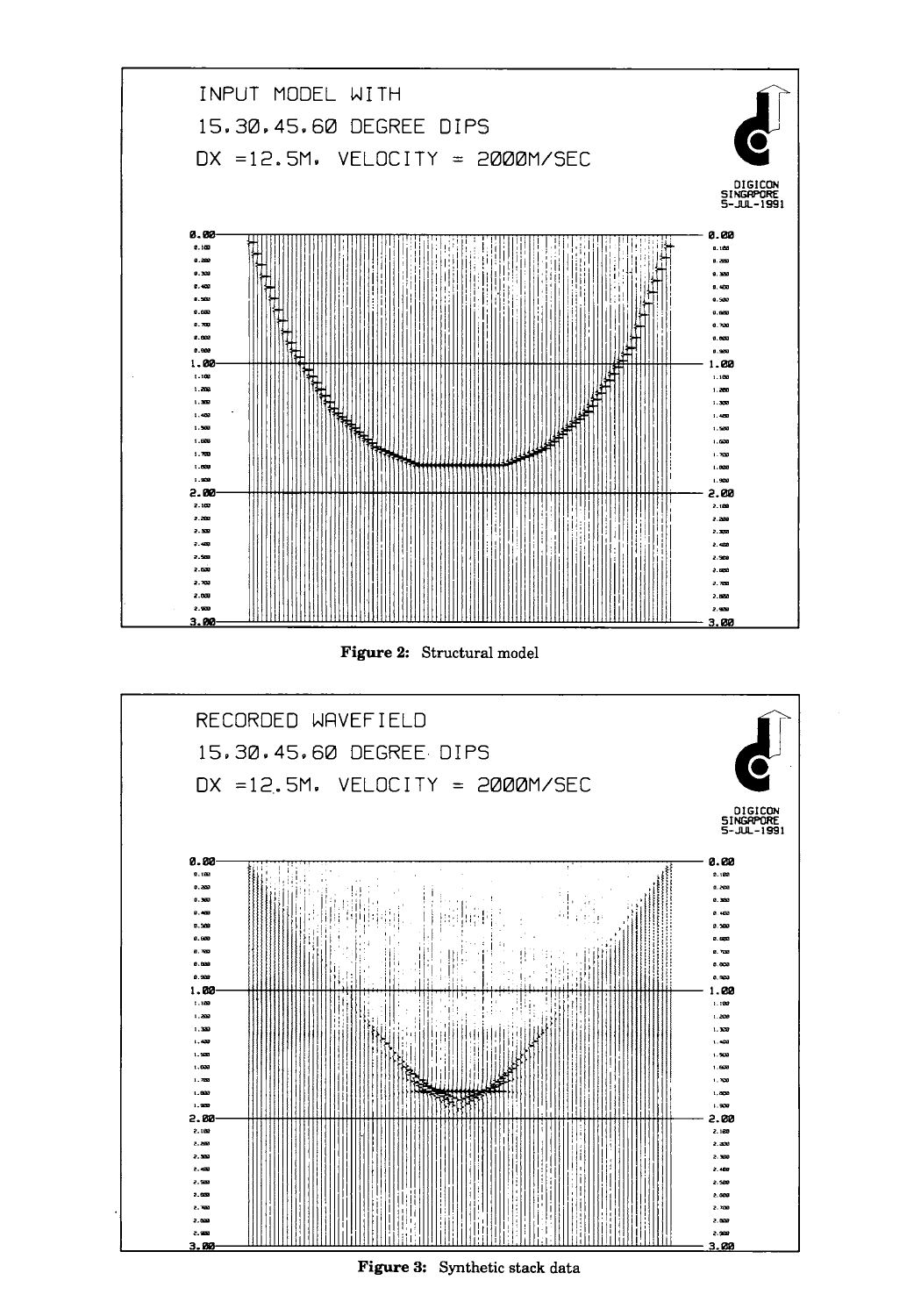

Figure 4: Velocity analysis on structural DMO gathers



Figure 5: Velocity analysis on structural model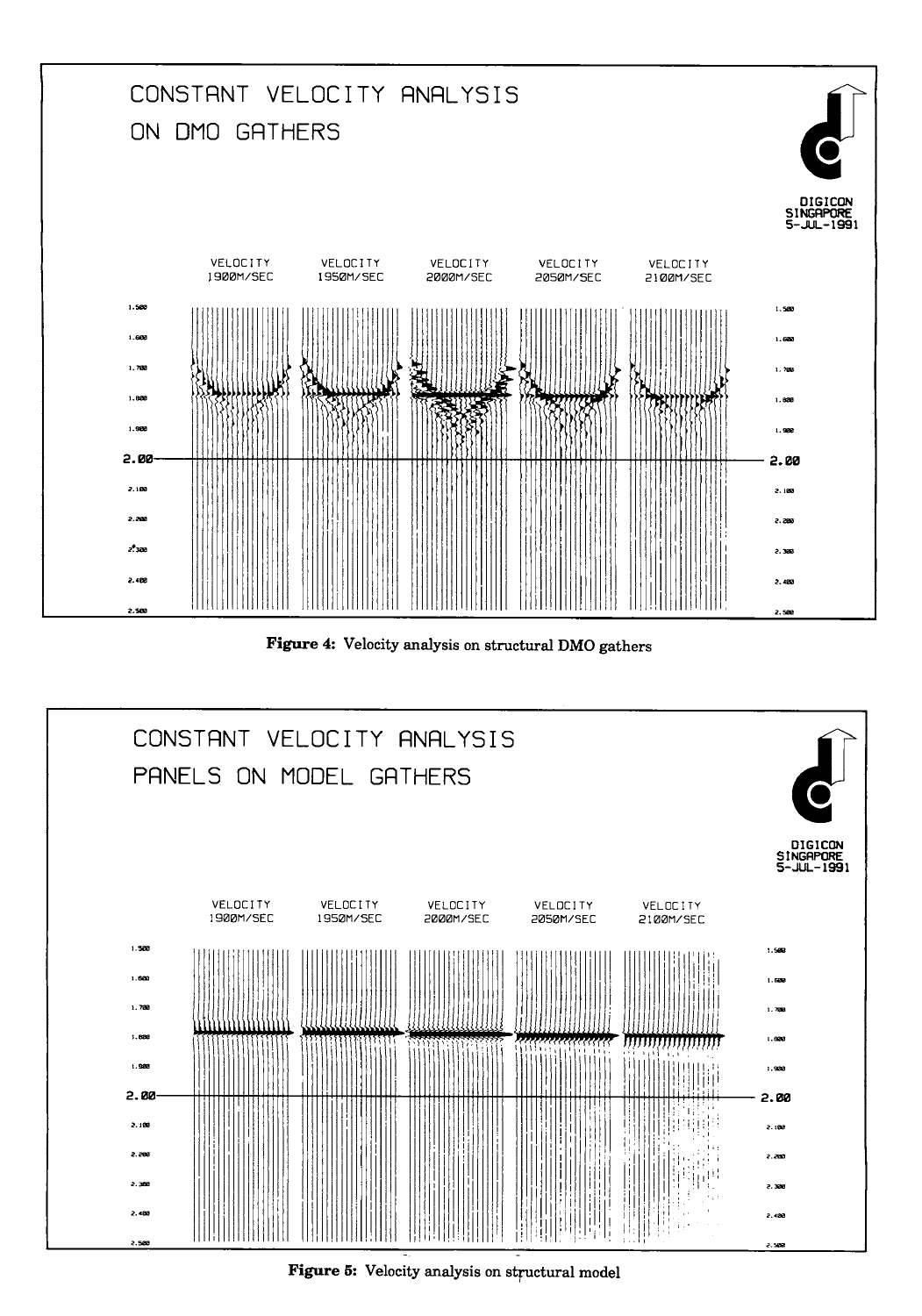

**Figure 6a:** Raypaths before and after DMO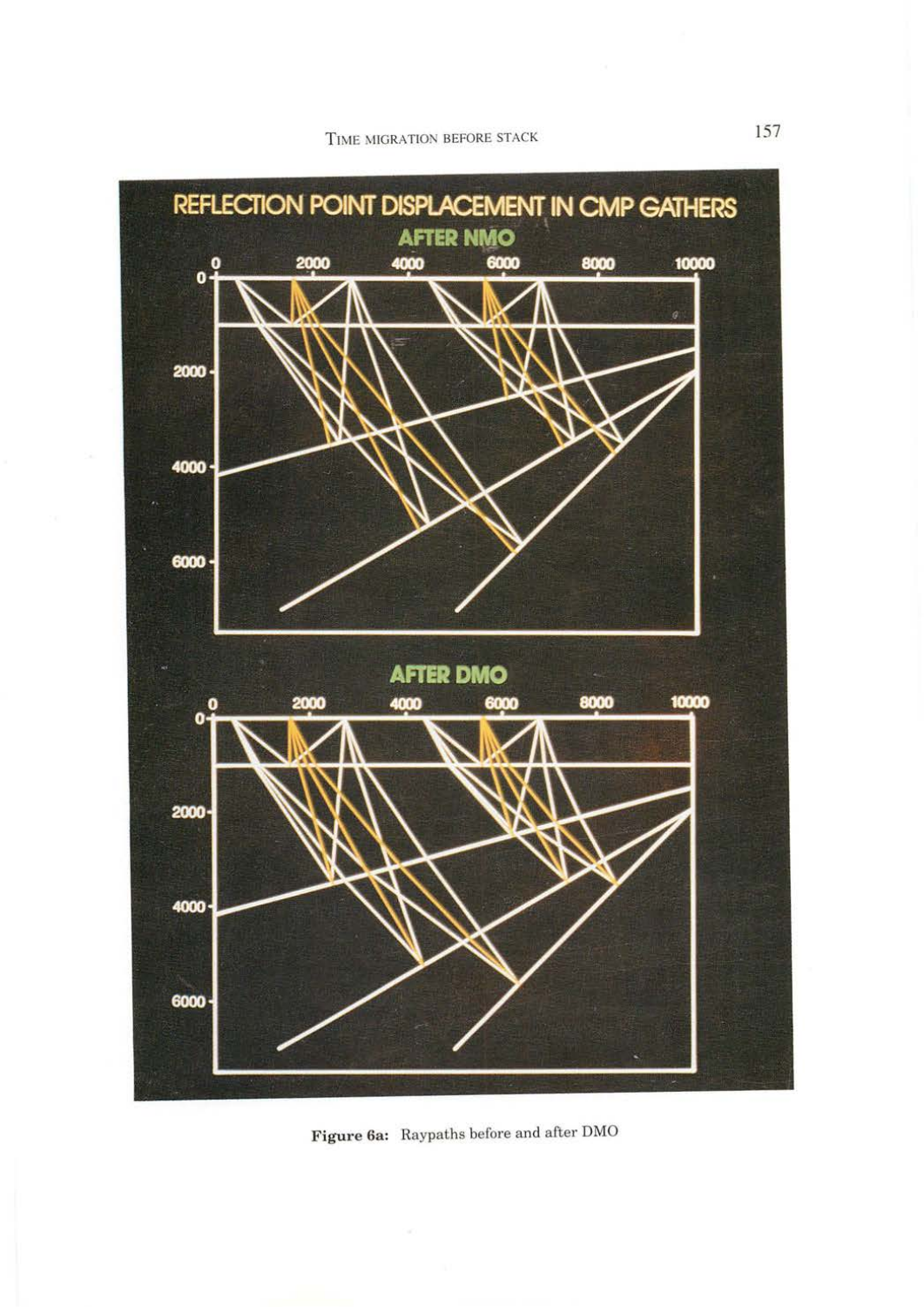

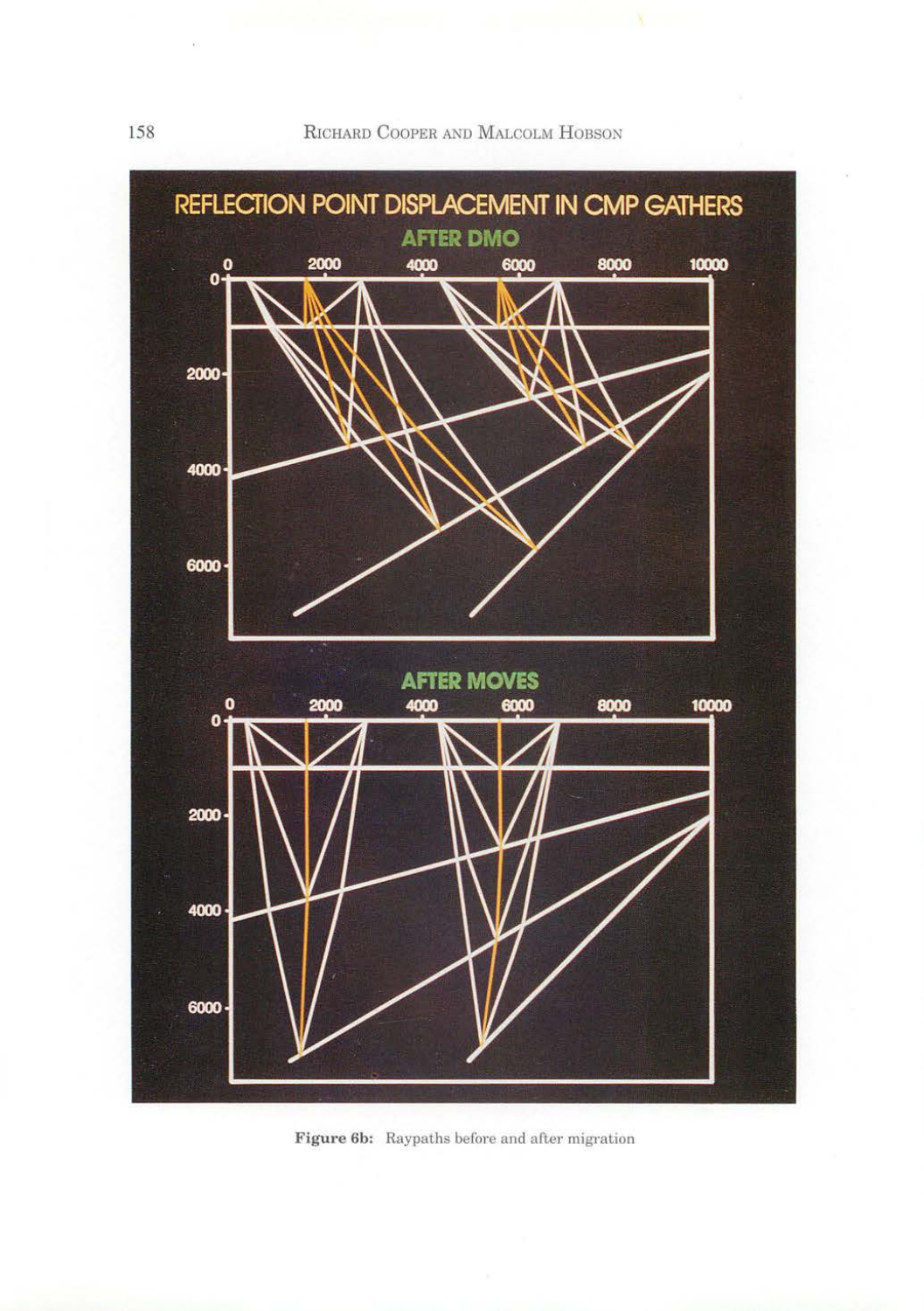of the underlying sediments. Velocity analysis on fully migrated data would be along image ray-paths which are perpendicular to the recording surface. These velocities would be suitable for depth conversion and post-stack migration, the migration velocity field should be associated with the structures in their actual position and not related to their position on the unmigrated stack section.

We would like to analyse for velocity post migration but migration requires a velocity field. *Ayam atau telor,* which comes first the chicken or the egg, or in this case the migration or the velocity analysis? Some migration may clarify the reflection data as shown in Figure 7, where the data was migrated with a 1700m/second constant velocity field. The synclinal structure is better defined and is approaching the input model. Velocity analysis on these data would lack ambiguity and multi-valued time-velocity choices are removed (Fig. 8). The velocity field would also relate directly to the input model providing an optimum migration velocity field.

# **PENINSULAR MALAYSIA EXAMPLE**

The results of applying the MOVES sequence to offshore Peninsular Malaysian data are shown in Figures 9 through 11. The application of Dip Moveout (Fig. 9b) allows the diffraction and steep dip energy to be stacked and improves the reflection data by comparison to the stack without Dip Moveout (Fig. 9a). The MOVES stack section, performing the migration step with a spatially invariant and slower velocity field, partially collapses the diffractions and migrates dipping energy updip. The partially migrated reflection events are now approaching their correct location (Fig. 9c). The velocity fields derived from the unmigrated and partially migrated datasets shown in Figure 10 demonstrate that after some migration the velocity field is more closely related to the structural geology.

Migrating the dip moveout corrected stack section (Fig. 9a) with these two velocity fields illustrates how the MOVES process derives a better migration velocity field (Figs. 11a, 11b & 11c)

### **RESIDUAL MIGRATION**

A post stack residual migration using a velocity field calculated using the square root law can be applied to the MOVES stack.

$$
V_{resid} = \sqrt{V_{Final}^2 - V_{First}^2}
$$

where

 $V_{\text{resid}}$  $V_{final}$  $V_{\rm first}$ = residual migration velocity field = migration velocity field derived from MOVES velocity analysis = Initial prestack migration velocity field used to partially migrated the data prestack.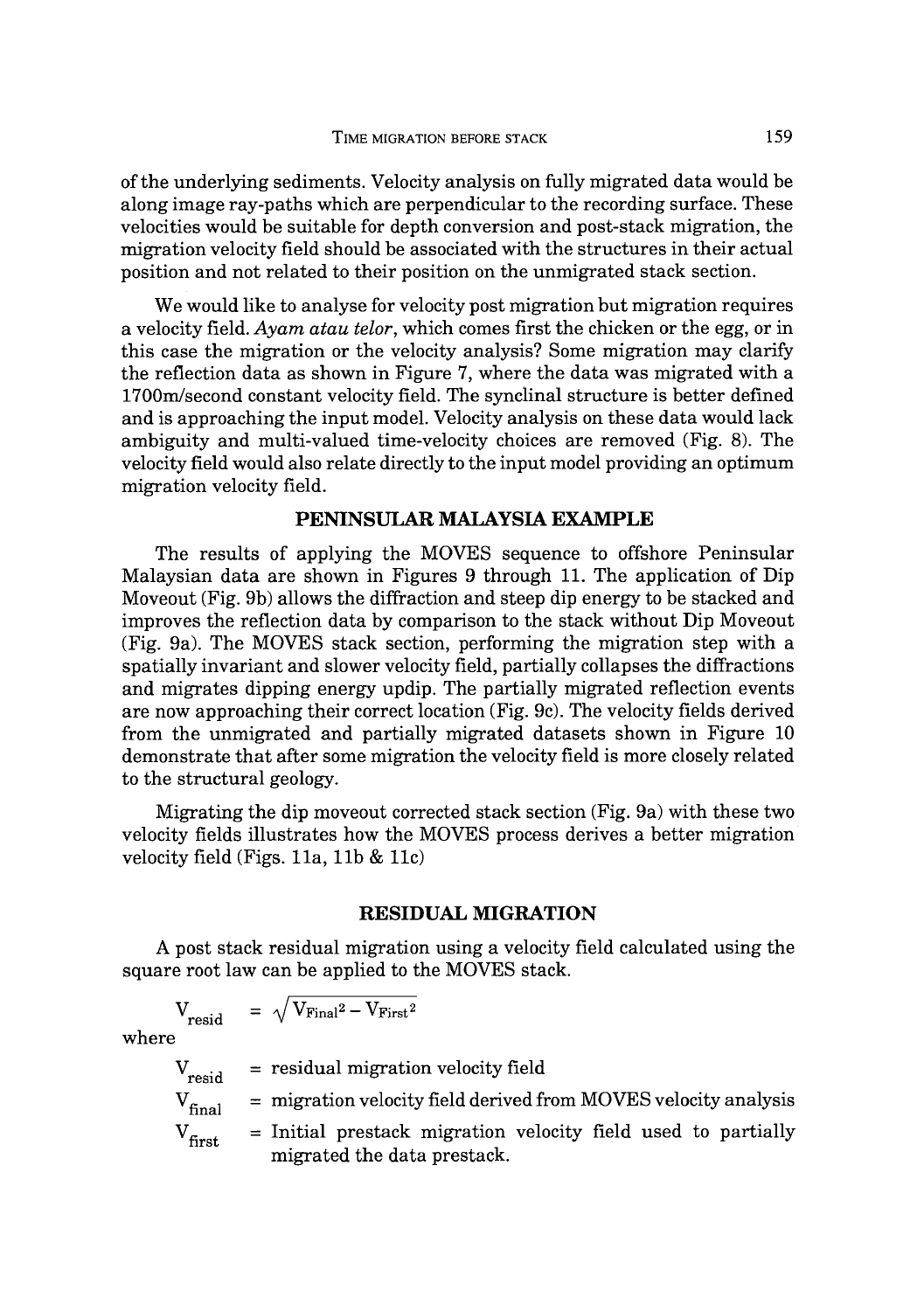





Figure 8: Velocity analysis on partially migrated gathers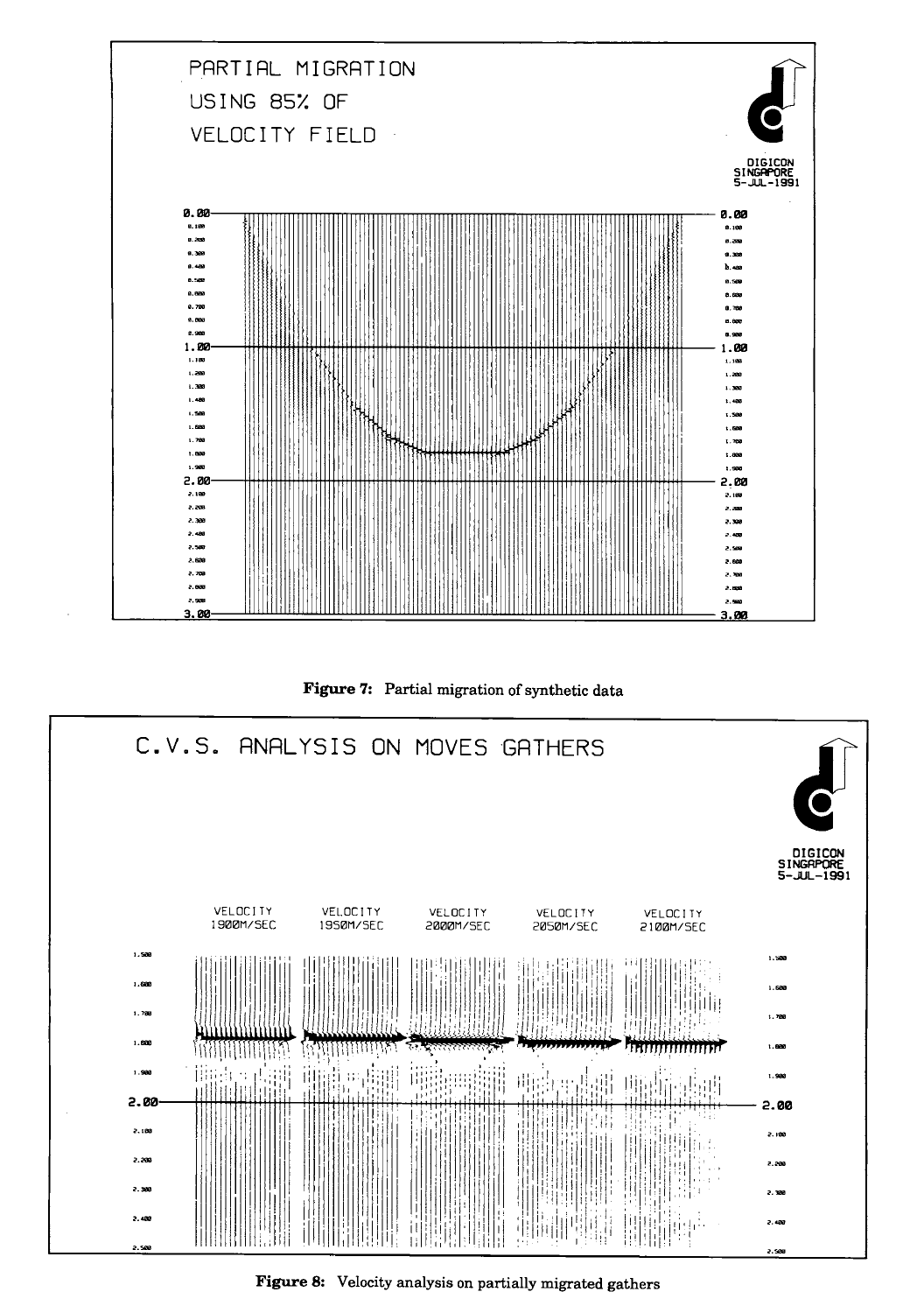

Figure 9a: Conventional final stack

Figure 9b: DMO stack

Figure 9c: MOVES stack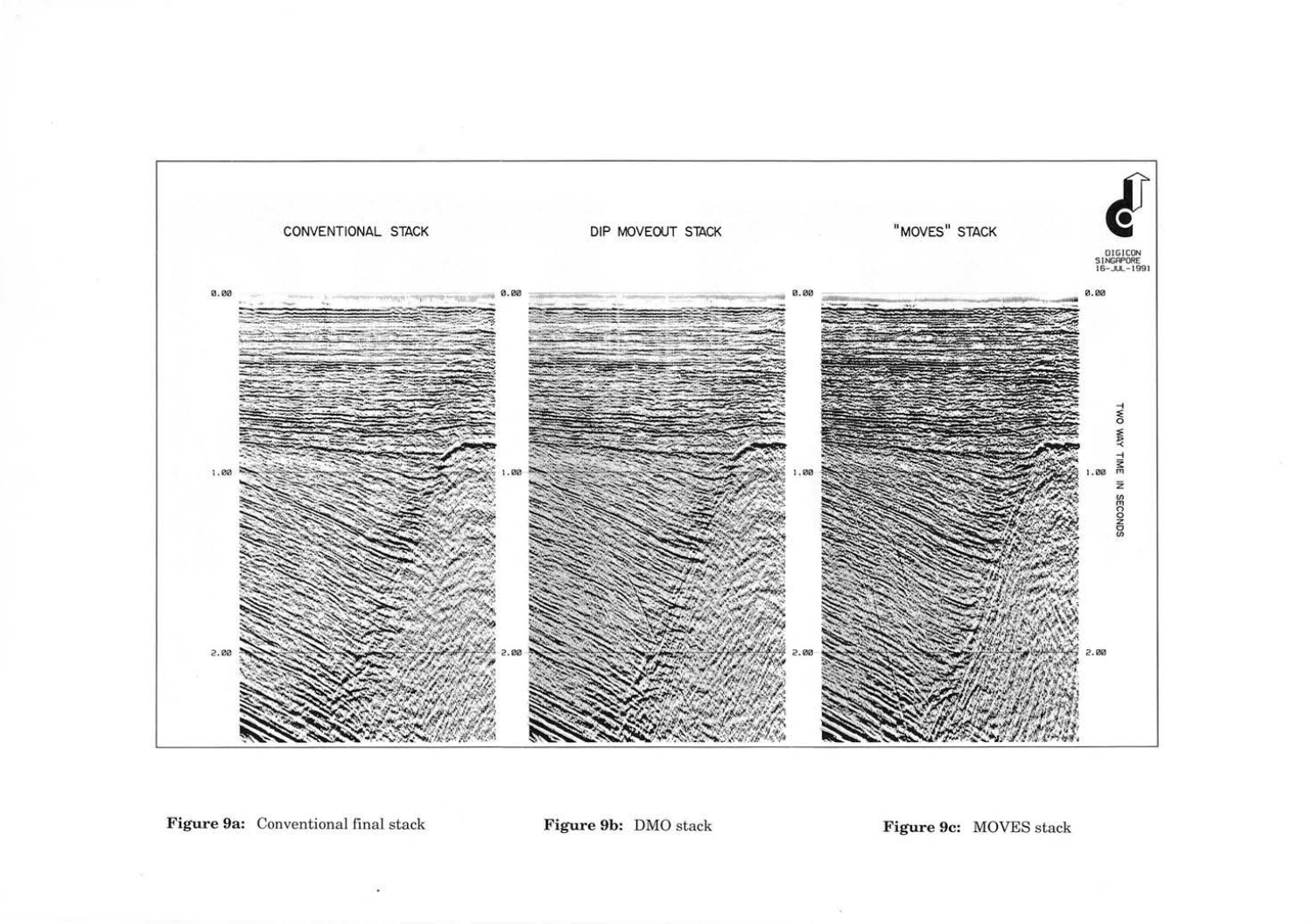

**Figure lOa:** Conventional derived velocity field



Figure 10b: MOVES derived velocity field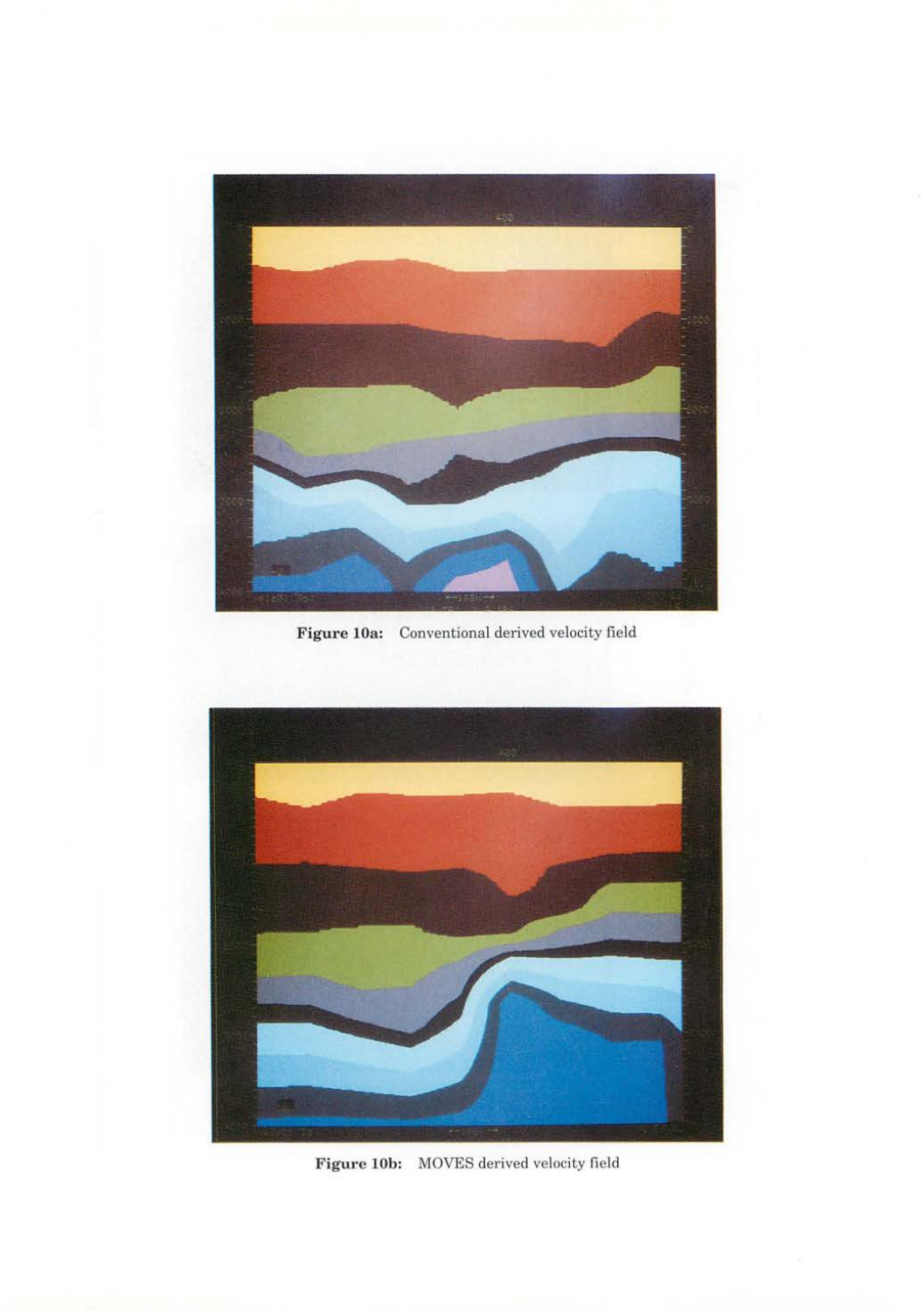

Figure 11a: Migration of DMO with conventional velocity field

Figure 11b: Migration of DMO stack with **MOVES** velocities

Figure 11c: Residual migration of MOVES stack